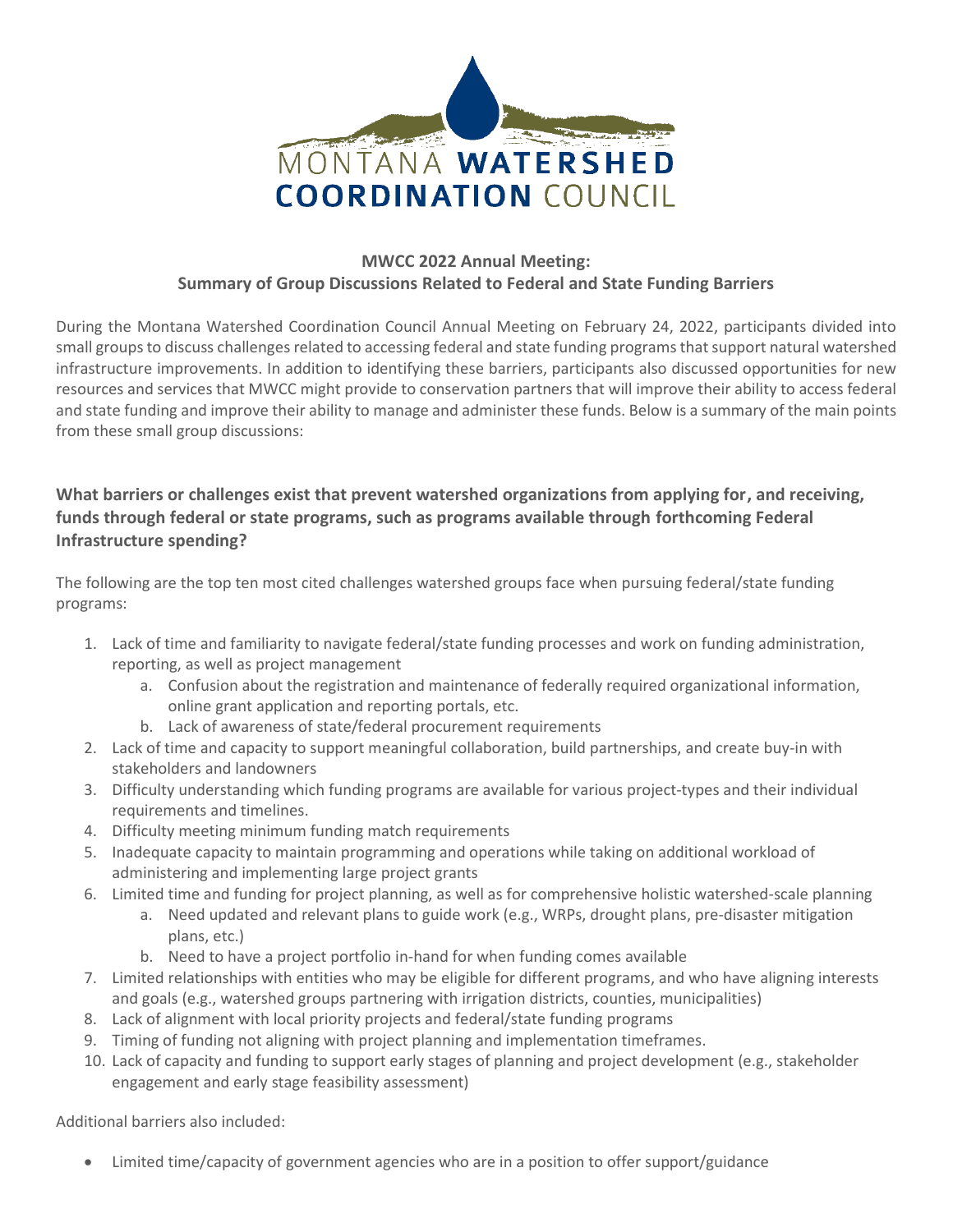- Difficult to balance project budgets to cover expenses for implementation, project management, and administration
	- o Availability and cost of materials and contractors are continuing to rise
- Changes in local demographic impacting the ability for groups to operate sustainably
	- o Cost of living makes expansion of staffing difficult
- Inadequate cashflow to cover initial project costs (contracting, materials, etc.) while waiting for reimbursement
- Project monitoring requirements can be challenging to meet.

## **What resources, support, or services do watershed organizations need in order to apply and successfully receive federal or state funding, and what can MWCC and our state, regional, and federal partners to help?**

**Funding Information** – Improving the availability of information about funding programs

- Providing succinct guidance on the most relevant funding opportunities, including: basic understanding of requirements, explanation of terminology, expected time and capacity needed to apply/administer, etc.
- Providing opportunities for prospective applicants to connect with funding entities to discuss ideas, issues, and concerns (e.g., MWCC webinars that are recorded and housed in MWCC resource library)
- Providing direct point of contact to grant administrators or liaisons who are knowledgeable about funding programs, and ensuring agency staff are supported and have time/capacity to talk with potential applicants
- Use MWCC Watershed News to highlight infrastructure funding programs as they roll out, and continue improving functionality of MWCC Infrastructure Funding webpage to include helpful resources
- Develop a flow chart for funding sources, including planning and implementation for various project types
- Ability for people to see funding opportunities from a 10,000 ft. view and how they complement each other.

**Project Development, Planning, and Management –** Ensuring conservation organizations have the tools and support to develop watershed infrastructure projects suitable for public funding.

- Provide project management (and project development) training for conservation organizations
- Identifying sources of planning and capacity funding to support for the early stages of project development (e.g., stakeholder/landowner outreach, developing project alternatives, etc.)
- Identifying past successes or existing projects that can be scaled up with additional funding
- Provide examples of appropriate and successful projects funded through specific funding programs
- Identify partners (e.g., agencies, universities, consultants, nonprofit experts, etc.) who may provide technical expertise and assistance in project planning. Are there any entities who could provide pro bono support?
- Guidance on project implementation techniques and required permitting and how the timing of permitting falls into the steps of project planning and funding applications.
- State level support and assistance to update relevant watershed scale plans (e.g., watershed restoration/management plans, drought plans, pre-disaster mitigation plans, etc.)
	- $\circ$  Develop a template for a "watershed projects portfolio" that can be adopted by conservation organizations – including a summary of priority projects, permits needed, cost estimates, etc. This suite of "shovel ready" projects can be used as future funding becomes available
- Directory of technical experts who conservation organizations can connect with to ask questions and seek support
- Provide example cost estimates to assist with bidding processes (e.g., how much does it cost to hire an excavator for X number of days to do X linear feet of work; provide a range of costs of what might be expected for time and materials if a project goes to bid)